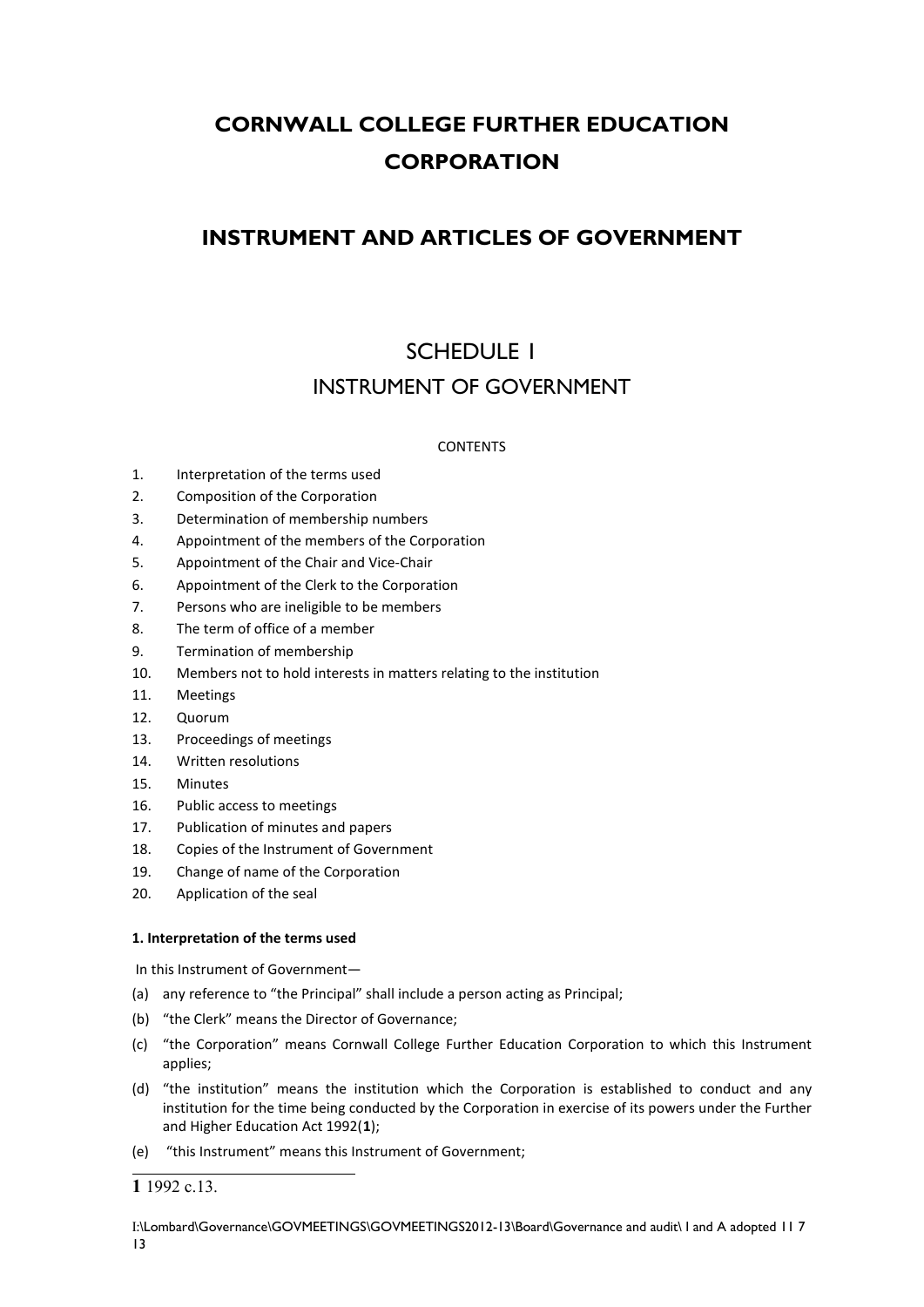- (f) "meeting" includes a meeting at which the members attending are present in more than one room, provided that by the use of video-conferencing and in exceptional circumstances agreed by the Chair the use of tele-conferencing facilities it is possible for every person present at the meeting to communicate with each other;
- (g) "necessary skills" means skills and experience, other than professional qualifications, specified by the Corporation as appropriate for members to have;
- (h) "staff member" and "student member" have the meanings given to them in clause 2;
- (i) "the previous Instrument of Government" means the Instrument of Government relating to the Corporation which had effect immediately before  $1<sup>st</sup>$  January 2008;
- (j) "the Secretary of State" means the Secretary of State for Innovation, Universities and Skills;
- (k) "staff matters" means the remuneration, conditions of service, promotion, conduct, suspension, dismissal or retirement of staff;
- (l) "the students' union" means any association of students formed to further the educational purposes of the institution and the interests of students, as students;
- (m) a "variable category" means any category of members whose numbers may vary according to clauses 2 and 3.

#### **2. Composition of the Corporation**

- **2.** (1) The Corporation shall consist of—
	- (a) up to fifteen members who appear to the Corporation to have the necessary skills to ensure that the Corporation carries out its functions under article 3 of the Articles of Government;
	- (b) the Principal of the institution;
	- (c) two members who are members of the institution's staff and have a contract of employment with the institution and who have been nominated and elected as set out in paragraphs (3), ("staff members"); and
	- (d) two members who are students at the institution and have been nominated and elected by their fellow students, or if the Corporation so decides, by a recognised association representing such students ("student members").

(2) A person who is not for the time being enrolled as a student at the institution, shall nevertheless be treated as a student during any period of authorised absence from the institution for study, travel or for carrying out the duties of any office held by that person in the institution's students' union.

(3) The Corporation has decided that there are to be two staff members, one may be a member of the academic staff, nominated and elected only by academic staff; and the other may be a member of the nonacademic staff, nominated and elected only by non-academic staff.

(4) The appointing authority, as set out in clause 4, will decide whether a person is eligible for nomination, election and appointment as a member of the Corporation under paragraph (1).

#### **3. Determination of membership numbers**

**3.** (1) Subject to paragraph (2) the number of members of the Corporation, and the number of members of each variable category shall be that decided by the Corporation in the most recent determination made under the previous Instrument of Government.

(2) The Corporation may at any time vary the determination referred to in paragraph (1) and any subsequent determination under this paragraph provided that -

- (a) the number of members of the Corporation shall be twenty; and
- (b) the numbers of members of each variable category shall be subject to the limit which applies to that category set out in Clause 2.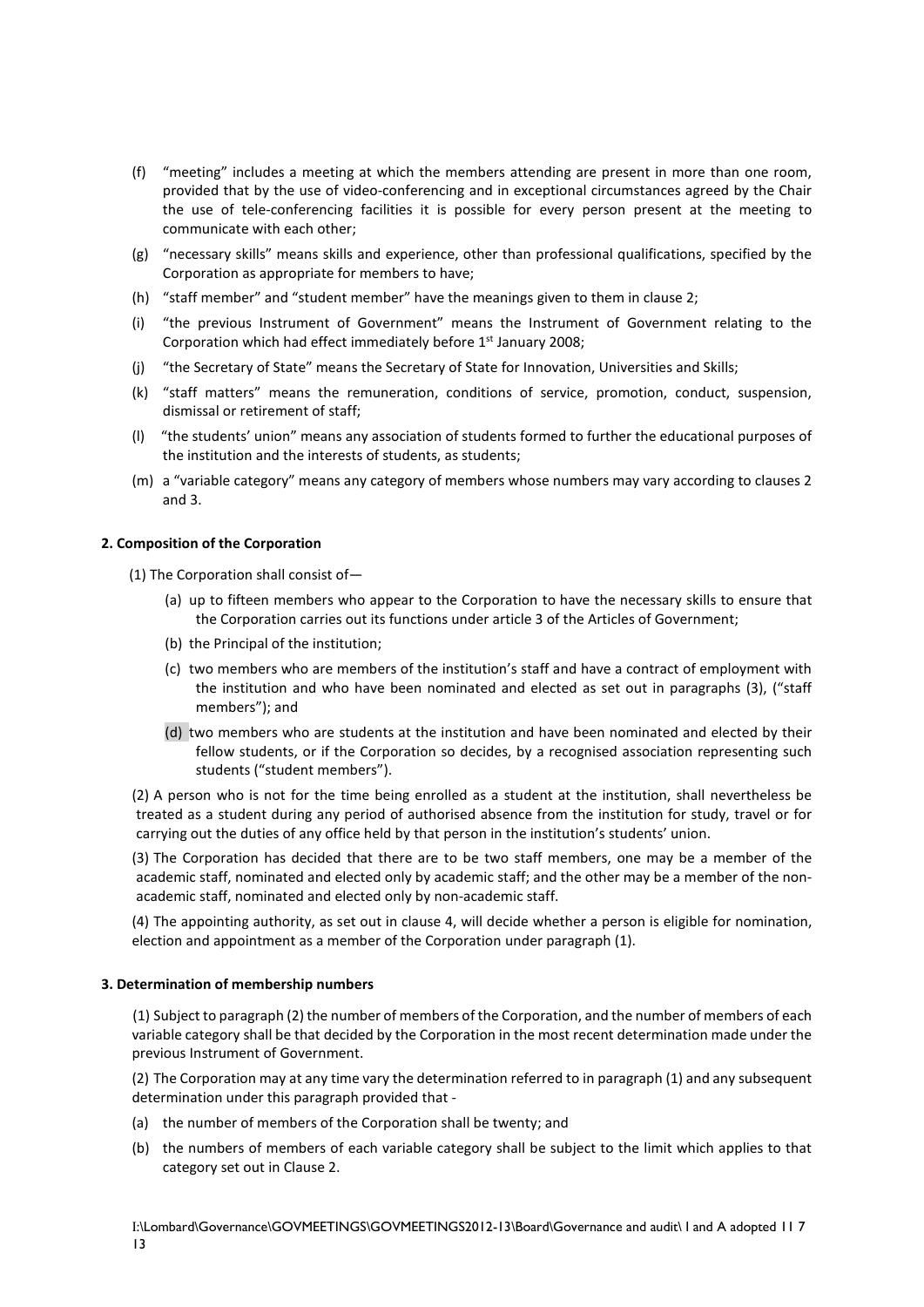(3) No determination under this clause shall terminate the appointment of any person who is already a member of the Corporation at the time when the determination is made.

### **4. Appointment of the members of the Corporation**

**4.** (1) Subject to paragraph (2) the Corporation is the appointing authority in relation to the appointment of its members.

(2) If the number of members falls below the number needed for a quorum, the Secretary of State is the appointing authority in relation to the appointment of those members needed for a quorum.

(3) The appointing authority may decline to appoint a person as a, staff or student member if  $-$ 

- (a) it is satisfied that the person has been removed from office as a member of a further education corporation in the previous ten years; or
- (b) the appointment of the person would contravene any rule or bye-law made under article 23 of the Articles of Government concerning the number of terms of office which a person may serve, provided that such rules or bye-laws make the same provision for each category of members appointed by the appointing authority; or
- (c) the person is ineligible to be a member of the corporation because of clause 7.

(4) Where the office of any member becomes vacant the appointing authority shall as soon as practicable take all necessary steps to appoint a new member to fill the vacancy.

#### **5. Appointment of the Chair and Vice-Chair**

**5.** (1) The members of the Corporation shall appoint a Chair and a Vice-Chair from among themselves.

(2) Neither the Principal nor any staff or student member shall be eligible to be appointed as Chair or Vice-Chair or to act as Chair in their absence.

(3) If both the Chair and the Vice-Chair are absent from any meeting of the Corporation, the members present shall choose someone from among themselves to act as Chair for that meeting.

(4) The Chair and Vice-Chair shall hold office for such period as the Corporation decides.

(5) The Chair or Vice-Chair may resign from office at any time by giving notice in writing to the Clerk.

(6) If the Corporation is satisfied that the Chair is unfit or unable to carry out the functions of office, it may give written notice, removing the Chair from office and the office shall then be vacant.

(7) If the Corporation is satisfied that the Vice-Chair is unfit or unable to carry out the functions of office, it may give written notice, removing the Vice-Chair from office and the office shall then be vacant.

(8) At the last meeting before the end of the term of office of the Chair, or at the first meeting following the Chair's resignation or removal from office, the members shall appoint a replacement from among themselves.

(9) At the last meeting before the end of the term of office of the Vice-Chair, or at the first meeting following the Vice-Chair's resignation or removal from office, the members shall appoint a replacement from among themselves.

(10) At the end of their respective terms of office, the Chair and Vice-Chair shall be eligible for reappointment.

(11) Paragraph (10) is subject to any rule or bye-law made by the Corporation under article 23 of the Articles of Government concerning the number of terms of office which a person may serve.

## **6. Appointment of the Clerk to the Corporation**

**6.** (1) The Corporation shall appoint a person to serve as its Clerk, but the Principal may not be appointed as Clerk.

(2) In the temporary absence of the Clerk, the Corporation shall appoint a person to serve as a temporary Clerk, but the Principal may not be appointed as temporary Clerk.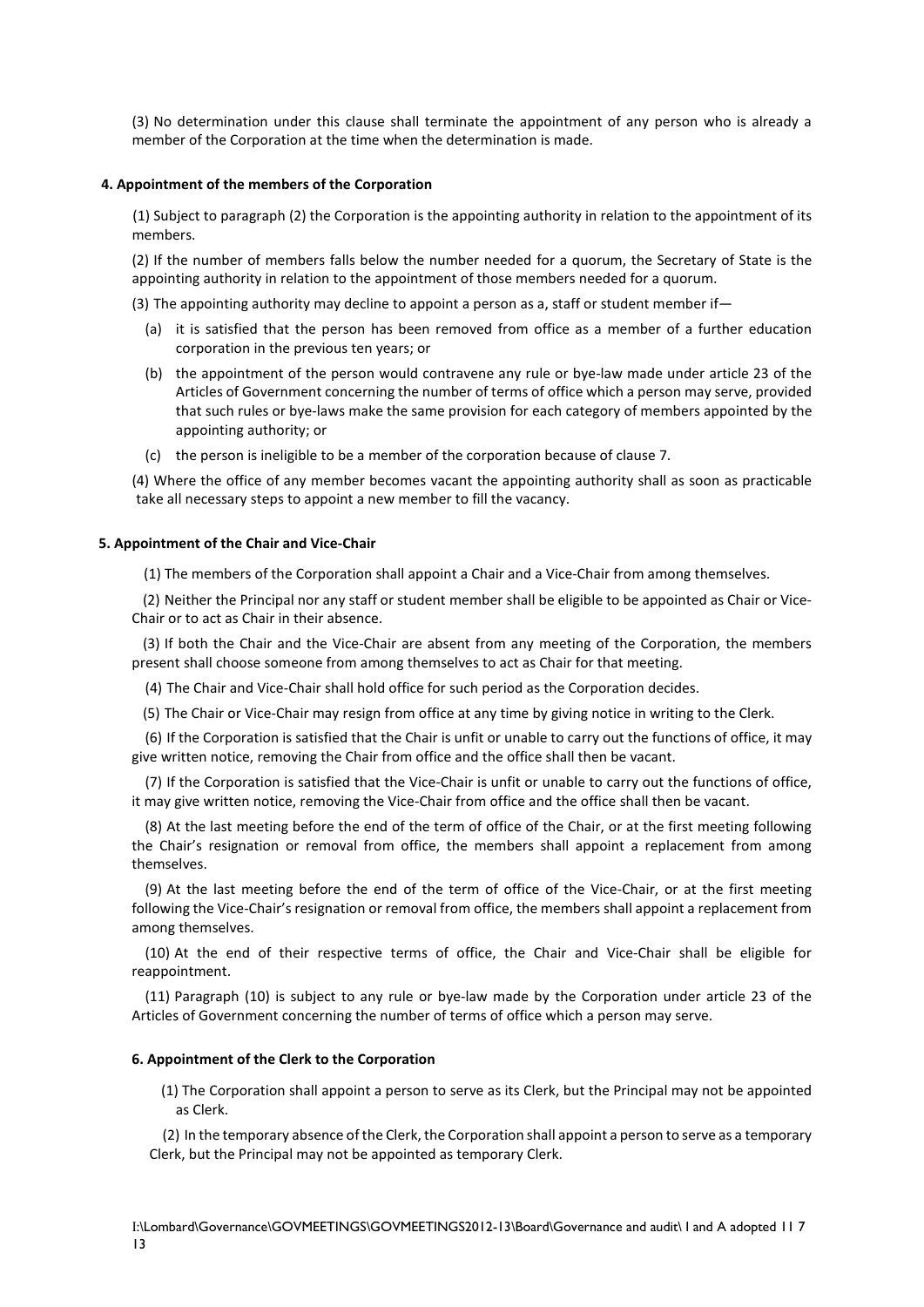(3) Any reference in this Instrument to the Clerk shall include a temporary Clerk appointed under paragraph (2).

(4) Subject to clause 13, the Clerk shall be entitled to attend all meetings of the Corporation and any of its committees.

(5) The Clerk may also be a member of staff at the institution.

#### **7. Persons who are ineligible to be members**

**7.** (1) No one under the age of 18 years may be a member, except as a student member.

(2) The Clerk may not be a member.

(3) A person who is a member of staff of the institution may not be, or continue as, a member, except as a staff member or in the capacity of Principal.

(4) Paragraph (3) does not apply to a student who is employed by the Corporation in connection with the student's role as an officer of a students' union or as a Student Ambassador.

(5) A person shall be disqualified from holding, or from continuing to hold, office as a member, if that person is disqualified from acting as a charity trustee under the Charities Act 2011 (as amended from time to time).

(6) Where a person is disqualified by reason of having been adjudged bankrupt or by reason of being the subject of a bankruptcy restrictions order, an interim bankruptcy restrictions order or a bankruptcy restriction undertaking, that disqualification shall cease—

(a) on that person's discharge from bankruptcy, unless the bankruptcy order has before then been annulled; or

(b) if the bankruptcy order is annulled, at the date of that annulment; or

(c) if the bankruptcy restrictions order is rescinded as a result of an application under section 375 of the Insolvency Act 1986, on the date so ordered by the court; or

(d) if the interim bankruptcy restrictions order is discharged by the court, on the date of that discharge; or

(e) if the bankruptcy restrictions undertaking is annulled, at the date of that annulment.

(7) Where a person is disqualified by reason of having made a composition or arrangement with creditors, including an individual voluntary arrangement, and then pays the debts in full, the disqualification shall cease on the date on which the payment is completed and in any other case it shall cease on the expiration of three years from the date on which the terms of the deed of composition, arrangement or individual voluntary arrangement are fulfilled.

(8) Subject to paragraph (9), a person shall be disqualified from holding, or from continuing to hold, office as a member if—

(a) within the previous five years that person has been convicted, whether in the United Kingdom or elsewhere, of any offence and has received a sentence of imprisonment, whether suspended or not, for a period of three months or more, without the option of a fine; or

(b) within the previous twenty years that person has been convicted as set out in sub-paragraph (a) and has received a sentence of imprisonment, whether suspended or not, for a period of more than two and a half years; or

(c) that person has at any time been convicted as set out in sub-paragraph (a) and has received a sentence of imprisonment, whether suspended or not, of more than five years.

(9) For the purpose of this regulation there shall be disregarded any conviction by or before a court outside the United Kingdom for an offence in respect of conduct which, if it had taken place in the United Kingdom, would not have constituted an offence under the law then in force anywhere in the United Kingdom.

 (10) Upon a member of the Corporation becoming disqualified from continuing to hold office under paragraphs (5) or (8), the member shall immediately give notice of that fact to the Clerk.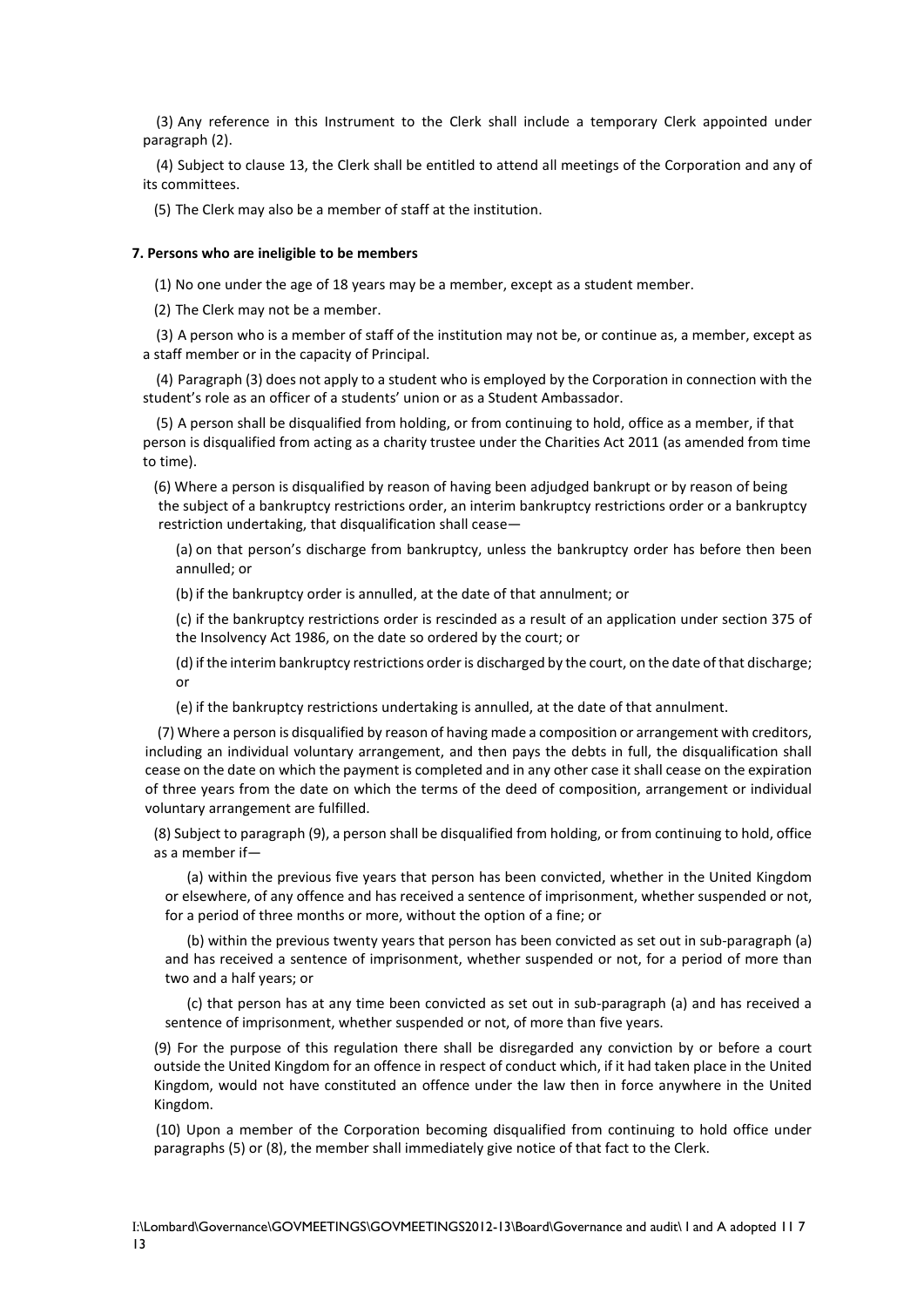## **8. The term of office of a member**

**8.** (1) A member of the Corporation shall hold and vacate office in accordance with the terms of the appointment, but the length of the term of office shall not exceed four years.

(2) Members retiring at the end of their term of office shall be eligible for reappointment, and clause 4 shall apply to the reappointment of a member as it does to the appointment of a member.

(3) Paragraph (2) is subject to any rule or bye-law made by the Corporation under article 23 of the Articles of Government concerning the number of terms of office which a person may serve.

#### **9. Termination and Suspension of membership**

- **9.** (1) A member may resign from office at any time by giving notice in writing to the Clerk.
- (2) If at any time the Corporation is satisfied that any member
	- (a) is unfit or unable to discharge the functions of a member; or
	- (b) has been absent from meetings of the Corporation for a period longer than six consecutive months without the permission of the Corporation,

the Corporation may by notice in writing to that member remove the member from office and the office shall then be vacant.

(3) Any person who is a member of the Corporation by virtue of being a member of the staff at the institution, including the Principal, shall cease to hold office upon ceasing to be a member of the staff and the office shall then be vacant.

(4) A student member shall cease to hold office—

- (a) at the end of the student's final academic year, or at such other time in the year after ceasing to be a student as the Corporation may decide; or
- (b) if expelled from the institution,

and the office shall then be vacant.

(5) If at any time the Corporation is satisfied that it is not in the best interests of the Corporation for a member to continue in active office for any reason (including but not limited to a situation in which the outcome of an investigation, whether internal or external, is awaited) the Corporation may, as a neutral act, by notice in writing to that member suspend the member from office until further notice.

#### **10. Members not to holds interests in matters relating to the institution**

(1) A member to whom paragraph (2) applies shall -

- (a) disclose to the Corporation the nature and extent of the interest; and
- (b) if present at a meeting of the Corporation, or of any of its committees, at which such supply, contract or other matter as is mentioned in paragraph (2) is to be considered, not take part in the consideration or vote on any question with respect to it and not be counted in the quorum present at the meeting in relation to a resolution on which that member is not entitled to vote; and
- (c) withdraw, if present at a meeting of the Corporation, or any of its committees, at which such supply, contract or other matter as is mentioned in paragraph (2) is to be considered, where required to do so by a majority of the members of the Corporation or committee present at the meeting.
- (2) This paragraph applies to a member who—
	- (a) has any financial interest in—
		- (i) the supply of work to the institution, or the supply of goods for the purposes of the institution;
		- (ii) any contract or proposed contract concerning the institution; or
		- (iii) any other matter relating to the institution; or
	- (b) has any other interest of a type specified by the Corporation in any matter relating to the institution.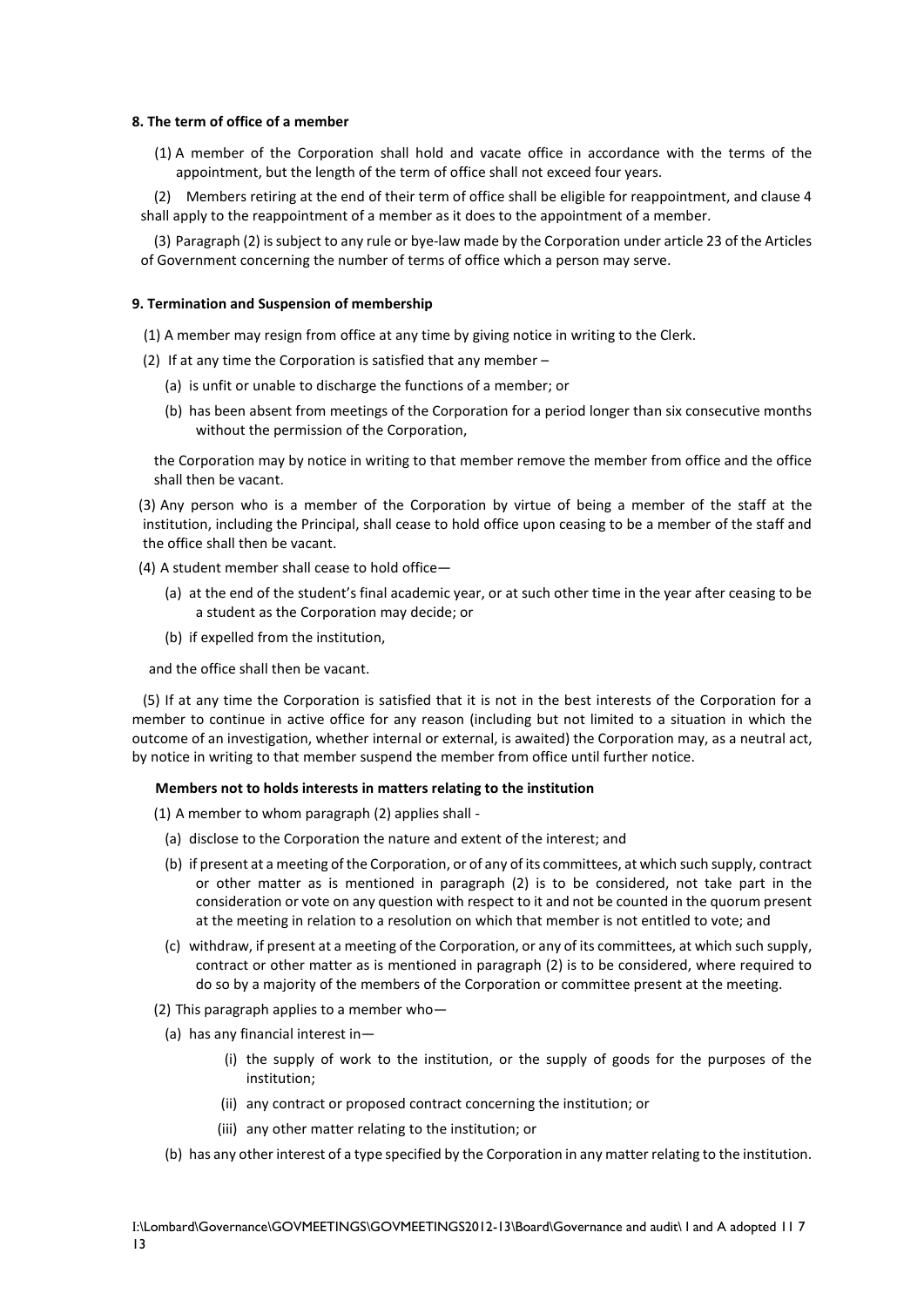(3) This clause shall not prevent the members considering and voting upon proposals for the Corporation to insure them against liabilities incurred by them arising out of their office or the Corporation obtaining such insurance and paying the premium.

(4) Where the matter under consideration by the Corporation or any of its committees relates to the pay and conditions of all staff, or all staff in a particular class, a staff member—

- (a) need not disclose a financial interest; and
- (b) may take part in the consideration of the matter, vote on any question with respect to it and count towards the quorum present at that meeting, provided that in so doing, the staff member acts in the best interests of the Corporation as a whole and does not seek to represent the interests of any other person or body, but
- (c) shall withdraw from the meeting if the matter is under negotiation with staff and the staff member is representing any of the staff concerned in those negotiations.

(5) The Clerk shall maintain a register of the interests of the members which have been disclosed and the register shall be made available during normal office hours at the institution to any person wishing to inspect it.

## **11. Meetings**

**11.** (1) The Corporation shall meet at least once in every term, and shall hold such other meetings as may be necessary.

(2) Subject to paragraphs (4) and (5) and to clause 12(4), all meetings shall be called by the Clerk, who shall, at least six calendar days before the date of the meeting, send to the members of the Corporation notice of the meeting and a copy of the proposed agenda either by hard copy or electronic means.

(3) If it is proposed to consider at any meeting the remuneration, conditions of service, conduct, suspension, dismissal or retirement of the Clerk, the Chair shall, at least seven calendar days before the date of the meeting, send to the members a copy of the agenda item concerned, together with any relevant papers.

(4) A meeting of the Corporation, called a "special meeting", may be called at any time by the Chair or at the request in writing of any five members.

(5) Where the Chair, or in the Chair's absence the Vice-Chair, decides that there are matters requiring urgent consideration, the notice convening the special meeting and a copy of the proposed agenda may be given within less than five calendar days either by hard copy or by electronic means.

(6) Every member shall act in the best interests of the Corporation and shall not be bound to speak or vote by mandates given by any other body or person.

#### **12. Quorum**

**12.** (1) Meetings of the Corporation shall be quorate if the number of members present is at least 40% of the total number of members, determined according to clause 3.

(2) If the number of members present for a meeting of the Corporation does not constitute a quorum, the meeting shall not be held.

(3) If during a meeting of the Corporation there ceases to be a quorum, the meeting shall be terminated at once.

(4) If a meeting cannot be held or cannot continue for lack of a quorum, the Chair may call a special meeting as soon as it is convenient.

#### **13. Proceedings of meetings**

**13.** (1) Every question to be decided at a meeting of the Corporation shall be decided by a majority of the votes cast by members present and entitled to vote on the question.

(2) Where, at a meeting of the Corporation, there is an equal division of votes on a question to be decided, the Chair of the meeting shall have a second or casting vote.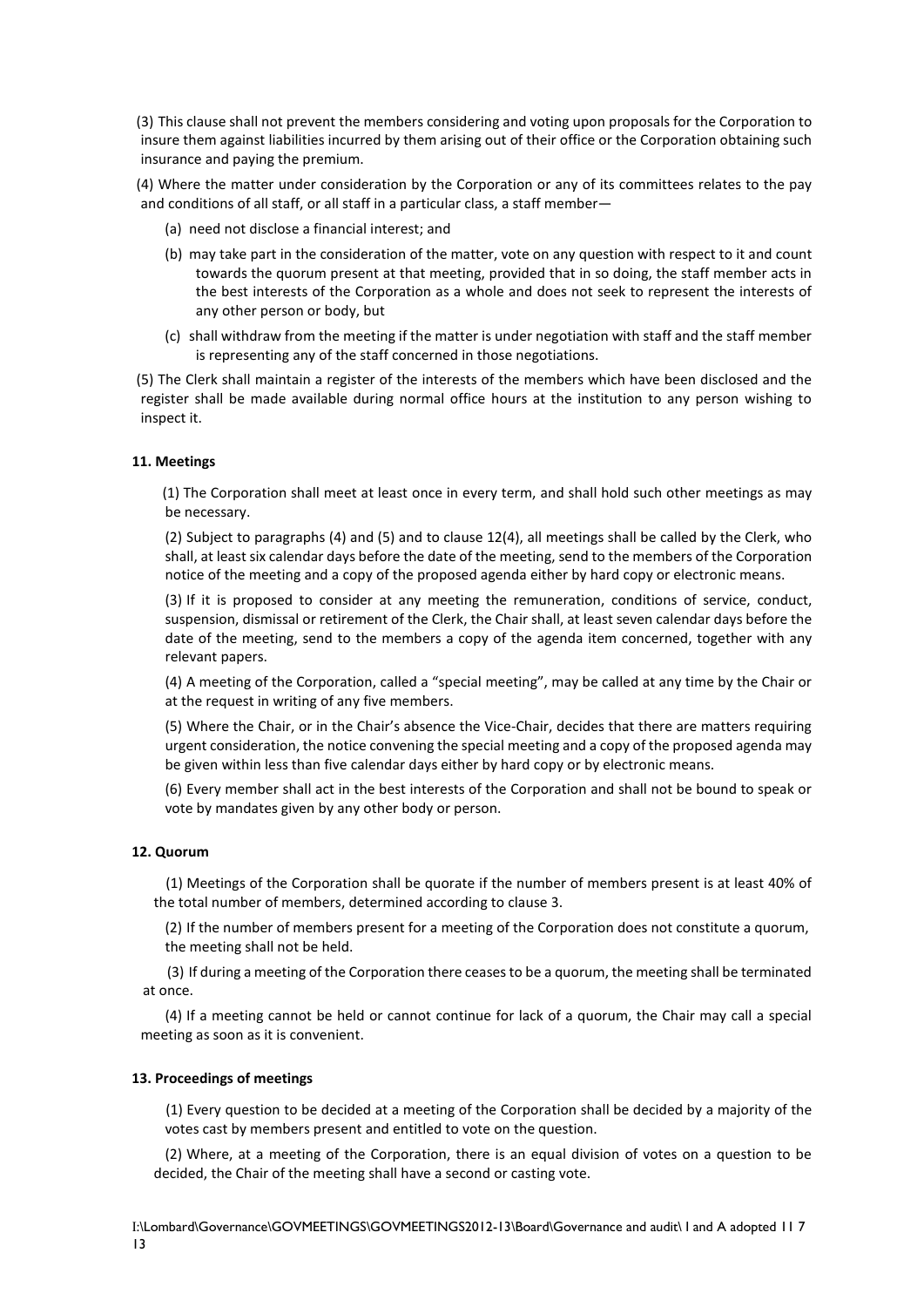(3) A member may not vote by proxy.

(4) No resolution of the members may be rescinded or varied at a subsequent meeting unless consideration of the rescission or variation is a specific item of business on the agenda for that meeting.

(5) Except as provided by procedures made pursuant to article 16 of the Articles of Government, a member of the Corporation who is a member of staff at the institution, including the Principal, shall withdraw—

- (a) from that part of any meeting of the Corporation, or any of its committees, at which staff matters relating solely to that member of the staff, as distinct from staff matters relating to all members of staff or all members of staff in a particular class, are to be considered;
- (b) from that part of any meeting of the Corporation, or any of its committees, at which that member's reappointment or the appointment of that member's successor is to be considered;
- (c) from that part of any meeting of the Corporation, or any of its committees, at which the matter under consideration concerns the pay or conditions of service of all members of staff, or all members of staff in a particular class, where the member of staff is acting as a representative (whether or not on behalf of a recognised trade union) of all members of staff or the class of staff (as the case may be); and
- (d) if so required by a resolution of the other members present, from that part of any meeting of the Corporation or any of its committees, at which staff matters relating to any member of staff holding a post senior to that member's are to be considered, except those relating to the pay and conditions of all staff or all staff in a particular class.

(6) A student member who is under the age of 18 shall not vote at a meeting of the Corporation, or any of its committees, on any question concerning any proposal—

- (a) for the expenditure of money by the Corporation; or
- (b) under which the Corporation, or any members of the Corporation, would enter into any contract, or would incur any debt or liability, whether immediate, contingent or otherwise.

(7) Except as provided by rules made under article 18 (3) of the Articles of Government relating to appeals and representations by students in disciplinary cases, a student member shall withdraw from that part of any meeting of the Corporation or any of its committees, at which a student's conduct, suspension or expulsion is to be considered.

(8) In any case where the Corporation, or any of its committees, is to discuss staff matters relating to a member or prospective member of staff at the institution, a student member shall—

- (a) take no part in the consideration or discussion of that matter and not vote on any question with respect to it; and
- (b) where required to do so by a majority of the members, other than student members, of the Corporation or committee present at the meeting, withdraw from the meeting.
- (9) The Clerk—
- (a) shall withdraw from that part of any meeting of the Corporation, or any of its committees, at which the Clerk's remuneration, conditions of service, conduct, suspension, dismissal or retirement in the capacity of Clerk are to be considered; and
- (b) where the Clerk is a member of staff at the institution, the Clerk shall only withdraw if required to do so by a majority of members.

(10) If the Clerk withdraws from a meeting, or part of a meeting, of the Corporation under paragraph (10), the Corporation shall appoint a person from among themselves to act as Clerk during this absence.

(11) If the Clerk withdraws from a meeting, or part of a meeting, of a committee of the Corporation, the Corporation shall appoint a person from among themselves to act as Clerk to the committee during this absence.

#### **14. Written resolutions (postal or via email)**

The Corporation may provide for the use of written resolutions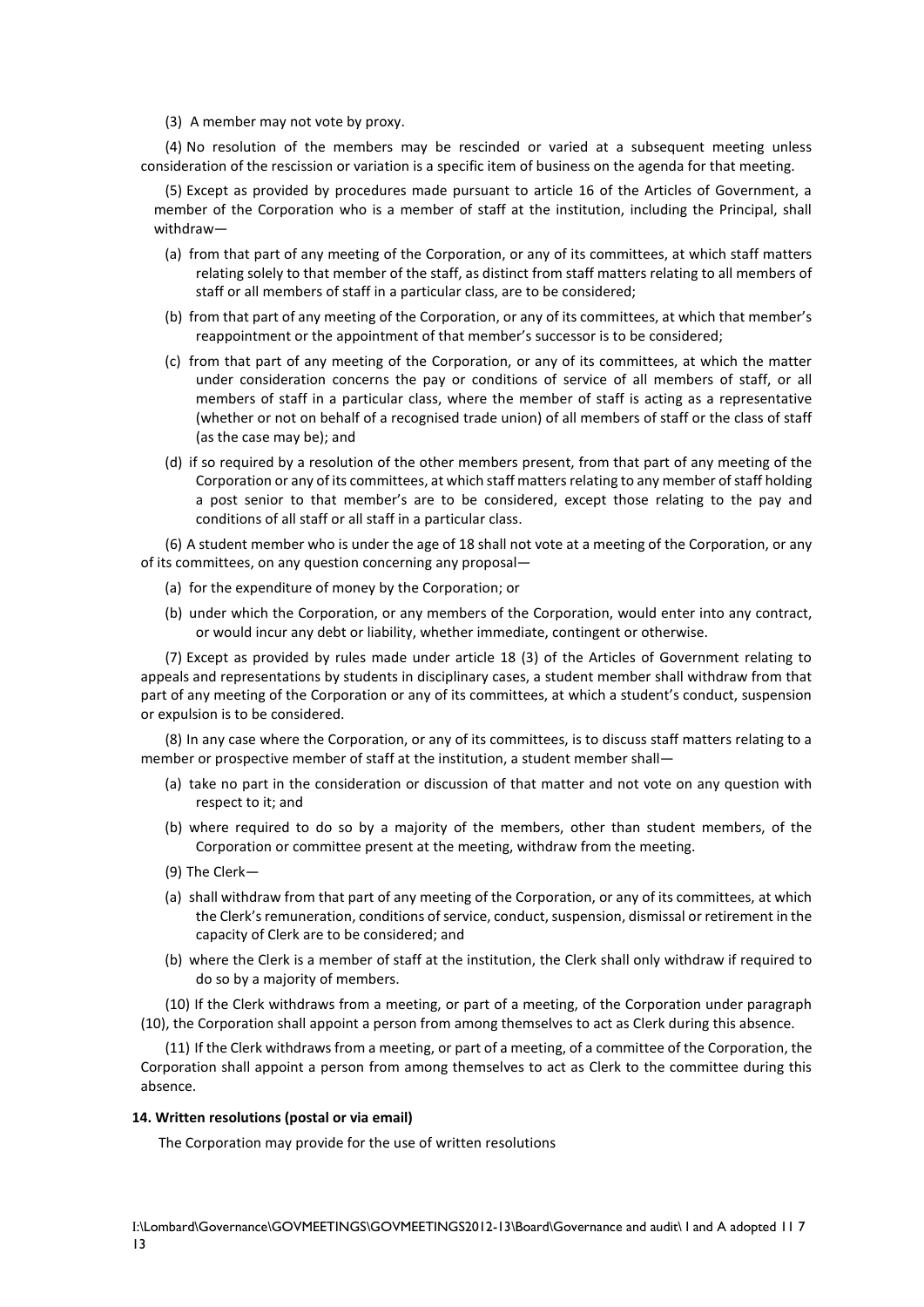(1) A resolution in writing agreed by a simple majority of the Governors who would have been entitled to vote upon it had it been proposed at a meeting shall be effective provided that:

- (a) a copy of the proposed resolution has been sent to every eligible member;
- (b) a simple majority of the Governors have signified agreement to the resolution; and

(c) it is contained in a document authenticated by the Clerk which has been received at the address (postal or email) specified by the College for the receipt of documents within the period of 28 days beginning with the circulation date.

(2) A resolution in writing may comprise several copies of which one or more Governors have signed their agreement.

(3) A written resolution will lapse if it is not passed before the end of the period of 28 days beginning with the circulation date.

(4) For the purposes of clause 11(3) "circulation date" is the day on which copies of the written or emailed resolution are sent or submitted to Governors or, if copies are sent or submitted on different days, to the first of those days.

## **15. Minutes**

- (1) Written minutes of every meeting of the Corporation shall be prepared, and, subject to paragraph (2), at every meeting of the Corporation the minutes of the last meeting shall be taken as an agenda item.
- (2) Paragraph (1) shall not require the minutes of the last meeting to be taken as an agenda item at a special meeting, but where they are not taken, they shall be taken as an agenda item at the next meeting which is not a special meeting.
- (3) Where minutes of a meeting are taken as an agenda item and agreed to be accurate, those minutes will be approved as a true record and made available for public inspection.
- (4) Separate minutes shall be taken of those parts of meetings from which staff members, the Principal, student members or the Clerk have withdrawn from a meeting in accordance with clause 13(5), (6), (8), (9) or (10) and such persons shall not be entitled to see the minutes of that part of the meeting or any papers relating to it.

#### **16. Public access to meetings**

**14.** The Corporation shall decide any question as to whether a person should be allowed to attend any of its meetings where that person is not a member, the Clerk or the Principal and in making its decision, it shall give consideration to clause 17(2).

#### **17. Publication of minutes and papers**

(1) Subject to paragraph (2), the Corporation shall ensure that a copy of

- (a) the agenda for every meeting of the Corporation;
- (b) the draft minutes of every such meeting, if they have been approved by the Chair of the meeting;
- (c) the approved minutes of every such meeting; and
- (d) any report, document or other paper considered at any such meeting,

shall as soon as possible be made available during normal office hours at the institution to any person wishing to inspect them.

(2) There shall be excluded from any item made available for inspection any material relating to:

- (a) a named person employed at or proposed to be employed at the institution;
- (b) a named student at, or candidate for admission to, the institution;
- (c) the Clerk; or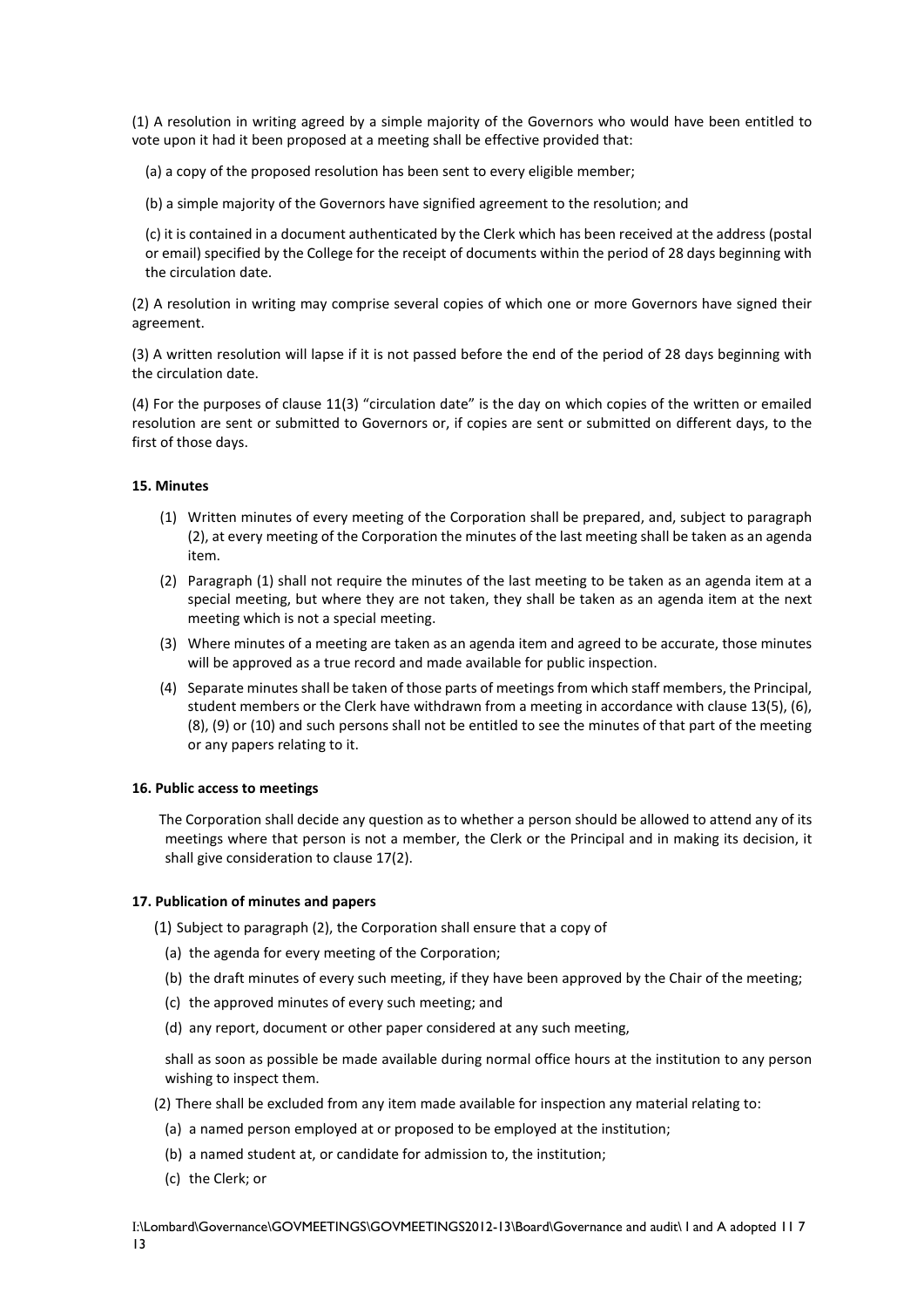(d) any matter which, by reason of its nature, the Corporation is satisfied should be dealt with on a confidential basis.

(3) The Corporation shall ensure that a copy of the draft or approved minutes of every meeting of the Corporation, under paragraph (1), shall be placed on the institution's website, and shall, despite any rules the Corporation may make regarding the archiving of such material, remain on its website for a minimum period of 12 months.

(4) The Corporation shall review regularly all material excluded from inspection under paragraph (2)(d) and make any such material available for inspection where it is satisfied that the reason for dealing with the matter on a confidential basis no longer applies, or where it considers that the public interest in disclosure outweighs that reason.

## **18. Copies of the Instrument of Government**

**15.** A copy of this Instrument shall be given free of charge to every member of the Corporation and at a charge not exceeding the cost of copying or free of charge to any other person who so requests a copy, and shall be available for inspection at the institution upon request, during normal office hours, to every member of staff and every student.

## **19. Change of name of the Corporation**

**16.** The Corporation may change its name with the approval of the Secretary of State.

## **20. Application of the seal**

**17.** The application of the seal of the Corporation shall be authenticated by—

- (a) the signature of either the Chair or of some other member authorised either generally or specially by the Corporation to act for that purpose; and
- (b) the signature of any other member.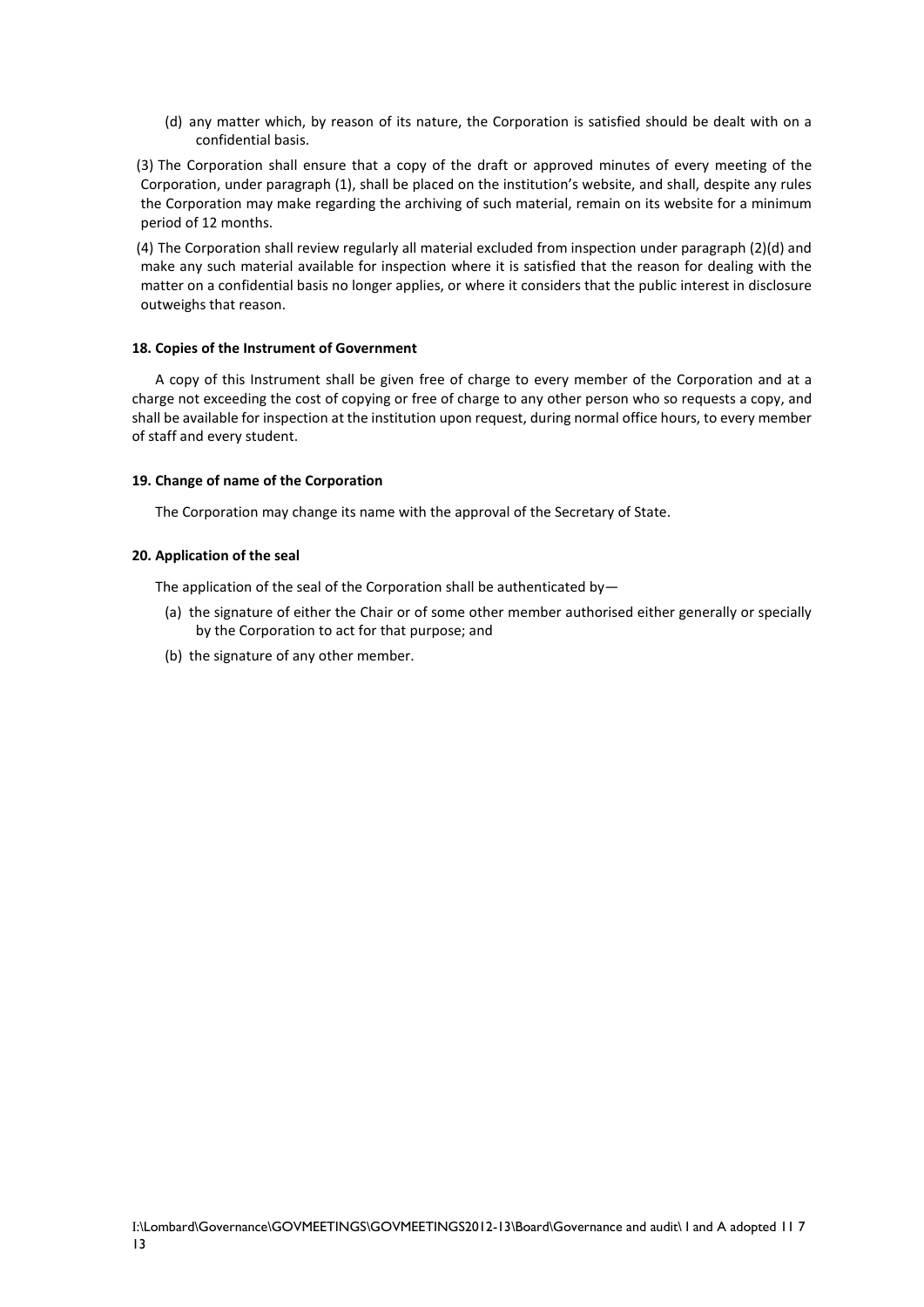## SCHEDULE 2

## ARTICLES OF GOVERNMENT

## **CONTENTS**

- 1. Interpretation of the terms used
- 2. Conduct of the institution
- 3. Responsibilities of the Corporation, the Principal and the Clerk
- 4. The establishment of committees and delegation of functions generally
- 5. The search committee
- 6. The audit committee
- 7. Composition of committees
- 8. Access to committees by non-members and publication of minutes
- 9.,10., 11. Delegable and non-delegable functions
- 12., 13 Appointment and promotion of staff
- 14. Rules relating to the conduct of staff
- 15. Academic freedom
- 16. Grievance, suspension and disciplinary procedures
- 17. Suspension and dismissal of the Clerk
- 18. Students
- 19. Financial matters
- 20. Co-operation with the Chief Executive of Skills Funding's auditor
- 21. Internal audit
- 22. Accounts and audit of accounts
- 23. Rules and bye-laws
- 24. Copies of Articles of Government and rules and bye-laws.
- 25. Modification or replacement of the Instrument and Articles of Government
- 26. Dissolution of the Corporation

#### **1. Interpretation of the terms used**

**1.** In these Articles of Government—

- (a) any reference to "the Principal" shall include a person acting as Principal;
- (b) "the Articles" means these Articles of Government;
- (c) "Chair" and "Vice-Chair" mean respectively the Chair and Vice-Chair of the Corporation appointed under clause 6 of the Instrument of Government;
- (d) "the Clerk" has the same meaning as in the Instrument of Government;
- (e) "the Corporation" has the same meaning as in the Instrument of Government;
- (f) "the CE of Skills Funding" means the Chief Executive of Skills Funding;
- (g) "staff member" and "student member" have the same meanings as in the Instrument of Government;
- (h) "the Secretary of State" means the Secretary of State for Innovation, Universities and Skills;
- (i) "senior post" means the post of Principal and such other senior posts as the Corporation may decide for the purposes of these Articles;
- (j) "the staff" means all the staff who have a contract of employment with the institution;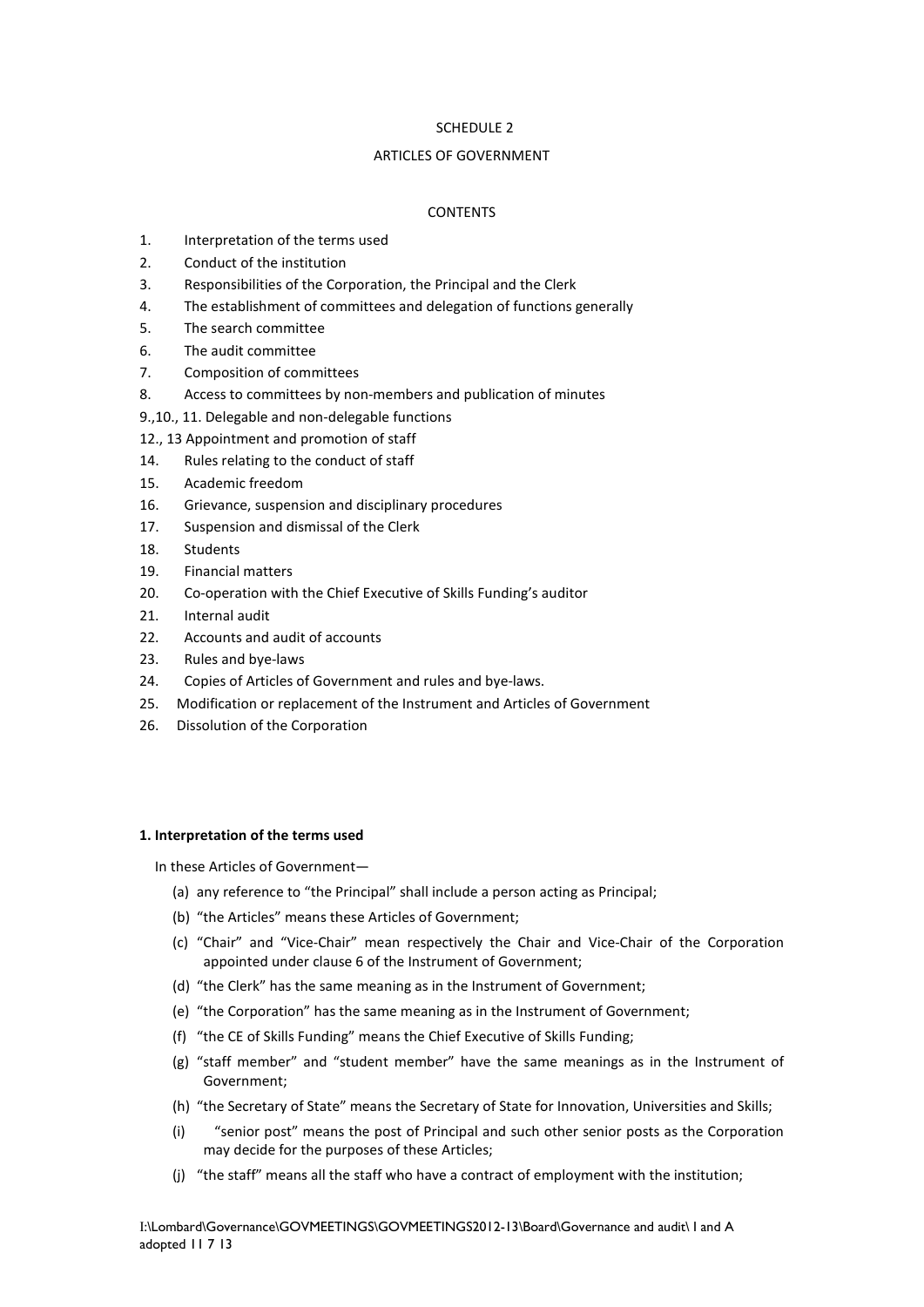(k) "the students' union" has the same meaning as in the Instrument of Government.

## **2. Conduct of the institution**

The institution shall be conducted in accordance with the provisions of the Instrument of Government, these Articles, any rules or bye-laws made under these Articles and any trust deed regulating the institution.

## **3. Responsibilities of the Corporation, the Principal and the Clerk**

**2.** (1) The Corporation shall be responsible for the following functions—

- (a) the determination and periodic review of the educational character and mission of the institution and the oversight of its activities;
- (aa) publishing arrangements for obtaining the views of staff and students on the determination and periodic review of the educational character and mission of the institution and the oversight of its activities;
- (b) approving the quality strategy of the institution;
- (c) the effective and efficient use of resources, the solvency of the institution and the Corporation and safeguarding their assets;
- (d) approving annual estimates of income and expenditure;
- (e) the appointment, grading, suspension, dismissal and determination of the pay and conditions of service of the holders of senior posts and the Clerk, including, where the Clerk is, or is to be appointed as, a member of staff, the Clerk's appointment, grading, suspension, dismissal and determination of pay in the capacity of a member of staff; and
- (f) setting a framework for the pay and conditions of service of all other staff.

(2) Subject to the responsibilities of the Corporation, the Principal shall be the Chief Executive of the institution, and shall be responsible for the following functions-

- (a) making proposals to the Corporation about the educational character and mission of the institution and implementing the decisions of the Corporation;
- (b) the determination of the institution's academic and other activities;
- (c) preparing annual estimates of income and expenditure for consideration and approval by the Corporation, and the management of budget and resources within the estimates approved by the Corporation;
- (d) the organisation, direction and management of the institution and leadership of the staff;
- (e) the appointment, assignment, grading, appraisal, suspension, dismissal and determination, within the framework set by the Corporation, of the pay and conditions of service of staff, other than the holders of senior posts or the Clerk, where the Clerk is also a member of the staff; and
- (f) maintaining student discipline and, within the rules and procedures provided for within these Articles, suspending or expelling students on disciplinary grounds or expelling students for academic reasons.
- (3) The Clerk shall be responsible for the following functions:
	- (a) advising the Corporation with regard to the operation of its powers;
	- (b) advising the Corporation with regard to procedural matters;
	- (c) advising the Corporation with regard to the conduct of its business; and
	- (d) advising the Corporation with regard to matters of governance practice.

#### **4. The establishment of committees and delegation of functions generally**

**3.** (1) The Corporation may establish committees for any purpose or function, other than those assigned in these Articles to the Principal or Clerk and may delegate powers to-

I:\Lombard\Governance\GOVMEETINGS\GOVMEETINGS2012-13\Board\Governance and audit\ I and A adopted 11 7 13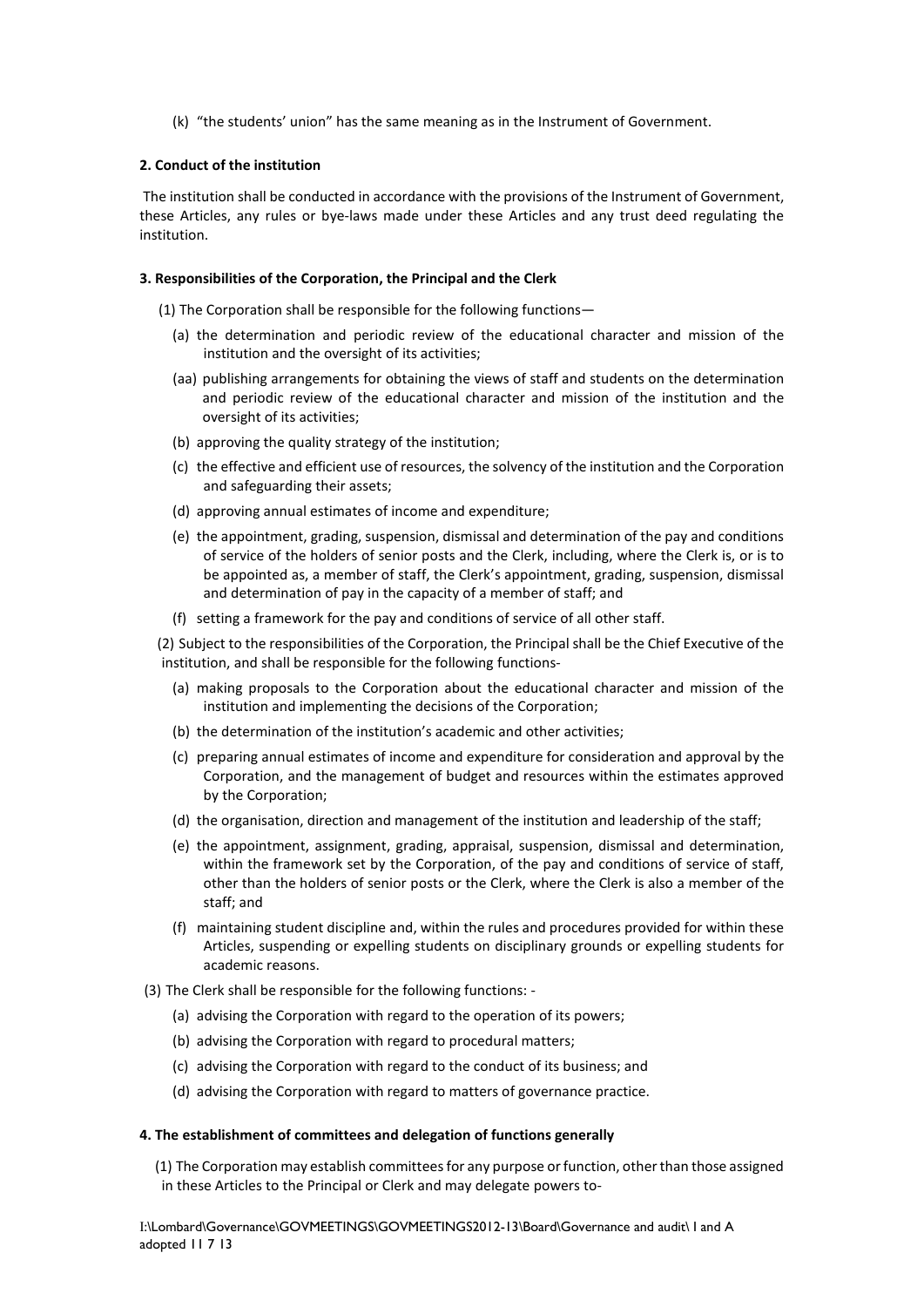- (a) such committees;
- (b) the Chair, or in the Chair's absence, the Vice-Chair; or
- (c) the Principal.

(2) The number of members of a committee and the terms on which they are to hold and to vacate office, shall be decided by the Corporation.

(3) The Corporation may also establish committees under collaboration arrangements made with other further education institutions or maintained schools (or with both), and such joint committees shall be subject to any regulations made under section 166 of the Education and Inspections Act 2006(**[2](#page-11-0)**) governing such arrangements.

## **5. The search committee**

**4.** (1) The Corporation shall establish a committee, to be known as the "search and governance committee", to advise on—

- (a) the appointment of members (other than as a, staff or student member); and
- (b) such other matters relating to membership and appointments as the Corporation may ask it to.

(2) The Corporation shall not appoint any person as a member (other than as a parent, staff or student member) without first consulting and considering the advice of the search committee.

(3) The Corporation may make rules specifying the way in which the search committee is to be conducted. A copy of these rules, together with the search committee's terms of reference and its advice to the Corporation, other than any advice which the Corporation is satisfied should be dealt with on a confidential basis, shall be published on the institution's website and shall be made available for inspection at the institution by any person during normal office hours.

(4) The Corporation shall review regularly all material excluded from inspection under paragraph (3) and shall make any such material available for inspection where it is satisfied that the reason for dealing with the matter on a confidential basis no longer applies, or where it considers that the public interest in disclosure outweighs that reason.

## **6. The audit committee**

**5.** (1) The Corporation shall establish a committee, to be known as the "audit committee", to advise on matters relating to the Corporation's audit arrangements and systems of internal control.

(2) The audit committee shall consist of at least three persons and may include members of staff at the institution with the exception of those in senior posts, and shall operate in accordance with any requirements of the CE of Skills Funding.

## **7. Composition of committees**

**6.** Any committee established by the Corporation, other than the committee referred to in article 10, may include persons who are not members of the Corporation.

#### **8. Access to committees by non-members and publication of minutes**

**7.** The Corporation shall ensure that: —

- (a) a written statement of its policy regarding attendance at committee meetings by persons who are not committee members; and
- (b) the minutes of committee meetings, if they have been approved by the Chair of the meeting,

are published on the institution's website and made available for inspection at the institution by any person, during normal office hours.

<span id="page-11-0"></span> <sup>(</sup>**2**) 2006 c. 40.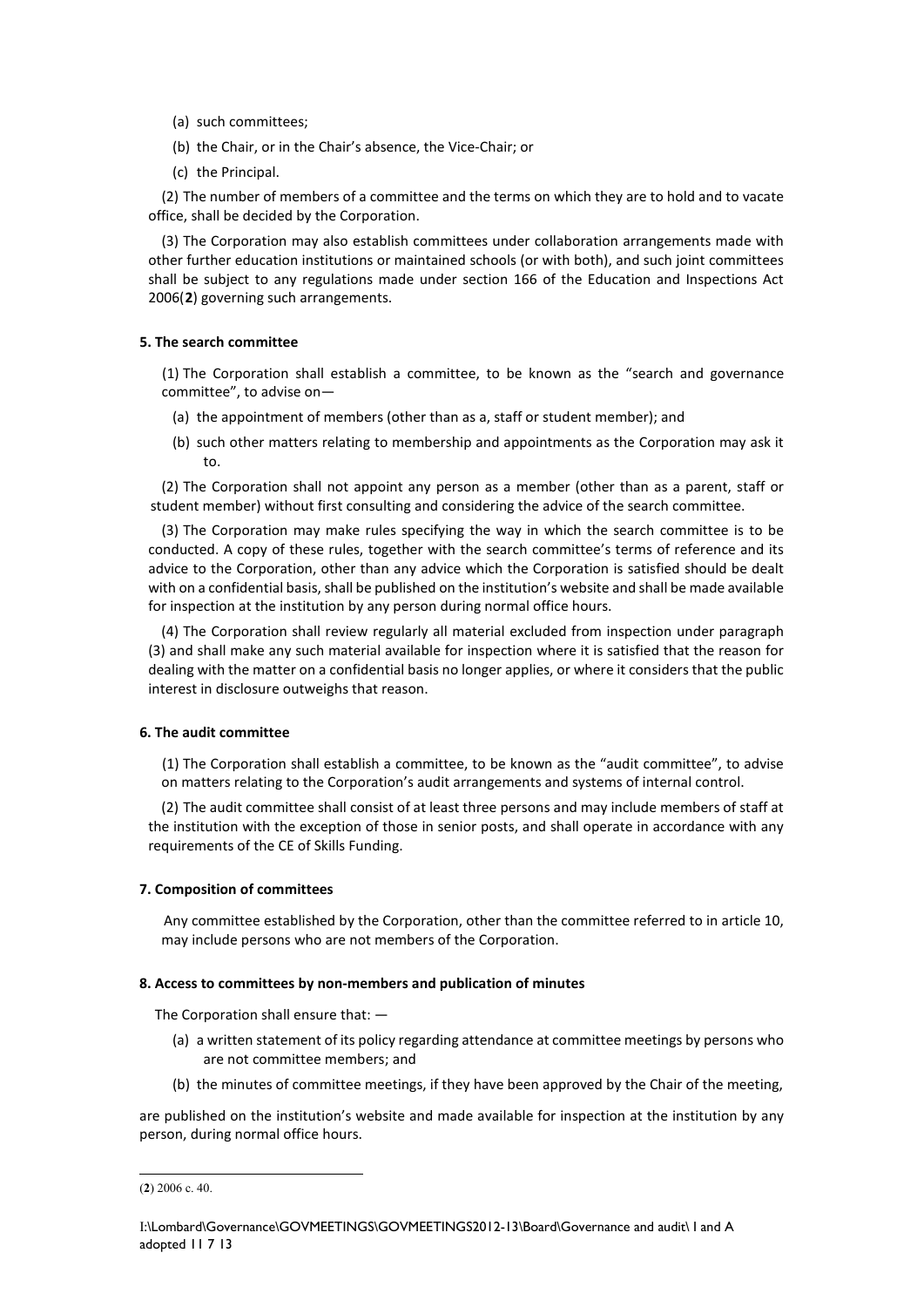#### **9, 10, 11. Delegable and non-delegable functions**

**8.** The Corporation shall not delegate the following functions-

- (a) the determination of the educational character and mission of the institution;
- (b) the approval of the annual estimates of income and expenditure;
- (c) the responsibility for ensuring the solvency of the institution and the Corporation and for safeguarding their assets;
- (d) the appointment of the Principal or holder of a senior post;
- (e) the appointment of the Clerk, (including, where the Clerk is, or is to be, appointed as a member of staff the Clerk's appointment in the capacity of a member of staff); and
- (f) the modification or revocation of these Articles.
- **9.** (1) The Corporation may not delegate
	- (a) the consideration of the case for dismissal, and
	- (b) the power to determine an appeal in connection with the dismissal

of the Principal, the Clerk or the holder of a senior post, other than to a committee of members of the Corporation.

(2) The Corporation shall make rules specifying the way in which a committee having functions under paragraph (1) shall be established and conducted.

- **10.** The Principal may delegate functions to the holder of any other senior post or in exceptional circumstances a member of the Corporate Management Team other than-
	- (a) the management of budget and resources; and
	- (b) any functions that have been delegated to the Principal by the Corporation.

#### **12, 13. Appointment and promotion of staff**

- **11.** (1) Where there is a vacancy or expected vacancy in a senior post, the Corporation shall—
- (a) advertise the vacancy nationally; and
- (b) appoint a selection panel consisting of—
	- (i) at least five members of the Corporation including the Chair or the Vice-Chair or both, where the vacancy is for the post of Principal; or
	- (ii) the Principal and at least three other members of the Corporation, where the vacancy is for any other senior post.
- (2) The members of the selection panel shall—
- (a) decide on the arrangements for selecting the applicants for interview;
- (b) interview the applicants; and
- (c) where they consider it appropriate to do so, recommend to the Corporation for appointment one of the applicants they have interviewed.

(3) If the Corporation approves the recommendation of the selection panel, that person shall be appointed.

(4) If the members of the selection panel are unable to agree on a person to recommend to the Corporation, or if the Corporation does not approve their recommendation, the Corporation may make an appointment itself of a person from amongst those interviewed, or it may require the panel to repeat the steps specified in paragraph (2), with or without first re-advertising the vacancy.

(5) Where there is a vacancy in a senior post or where the holder of a senior post is temporarily absent, until that post is filled or the absent post holder returns, a member of staff-

(a) may be required to act as Principal or in the place of any other senior post holder; and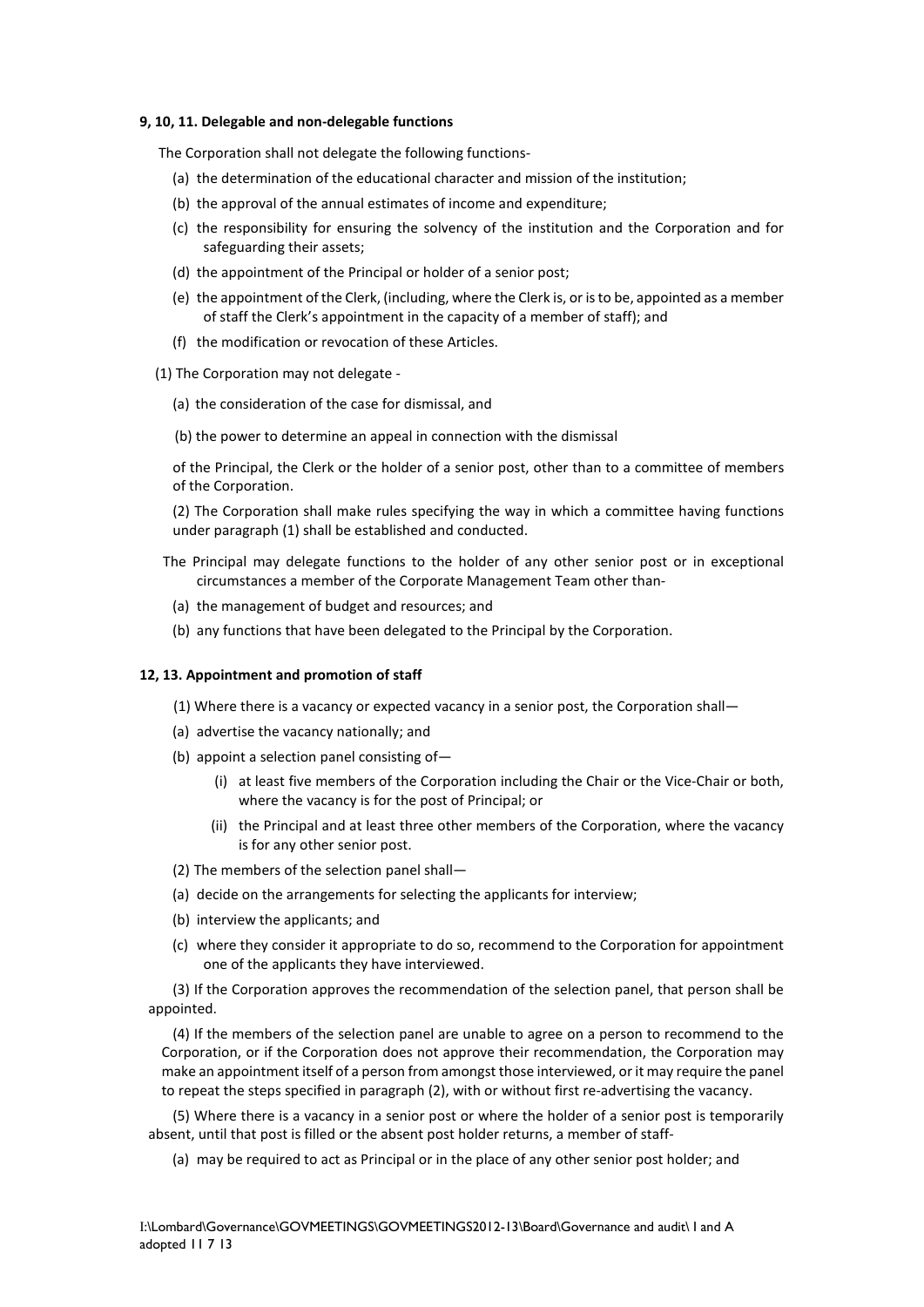- (b) if so required, shall have all the duties and responsibilities of the Principal or such other senior post holder during the period of the vacancy or temporary absence.
- **12.** The Principal shall have responsibility for selecting for appointment all members of staff other than
	- (a) senior post holders; and
	- (b) where the Clerk is also to be appointed as a member of staff, the Clerk in the role of a member of staff.

## **14. Rules relating to the conduct of staff**

**13.** After consultation with the staff, the Corporation shall make rules relating to their conduct.

## **15. Academic freedom**

-

**14.** In making rules under article 14, the Corporation shall have regard to the need to ensure that academic staff at the institution have freedom within the law to question and test received wisdom, and to put forward new ideas and controversial or unpopular opinions, without putting themselves at risk of losing their jobs or any privileges which they may enjoy at the institution.

## **16. Grievance, suspension and disciplinary procedures**

**15.** (1) After consultation with staff, the Corporation shall make rules setting out

- (a)grievance procedures for all staff;
- (b) procedures for the suspension of all staff; and
- (c)disciplinary and dismissal procedures for
	- (i) senior post-holders, and
	- (ii) staff other than senior post-holders

and such procedures shall be subject to the provisions of articles 3(1)(e), 3(2)(e), 9(d), 9(e), 10(1) and 17.

(2) Any rules made under paragraph (1)(b) shall include provision that where a person has been suspended without pay, any appeal against such suspension shall be heard and action taken in a timely manner.

(3) Any rules made under paragraph  $(1)(c)(i)$  shall include provision that where the Corporation considers that it may be appropriate to dismiss a person, a preliminary investigation shall be conducted to examine and determine the case for dismissal.

## **17. Suspension and dismissal of the Clerk**

**16.** (1) Where the Clerk is also a member of staff at the institution, the Clerk is to be treated as a senior post holder for the purposes of article 16(c).

(2) Where the Clerk is suspended or dismissed under article 16, that suspension or dismissal shall not affect the position of the Clerk in the separate role of Clerk to the Corporation.

## **18. Students**

**17.** (1) Any students' union shall conduct and manage its own affairs and funds in accordance with a constitution approved by the Corporation and no amendment to, or rescission of, that constitution, in part or in whole, shall be valid unless approved by the Corporation.

(2) The students' union shall present audited accounts annually to the Corporation.

(3) After consultation with representatives of the students, the Corporation shall make rules concerning the conduct of students, including procedures for their suspension and expulsion (including expulsion for an unsatisfactory standard of work or other academic reason).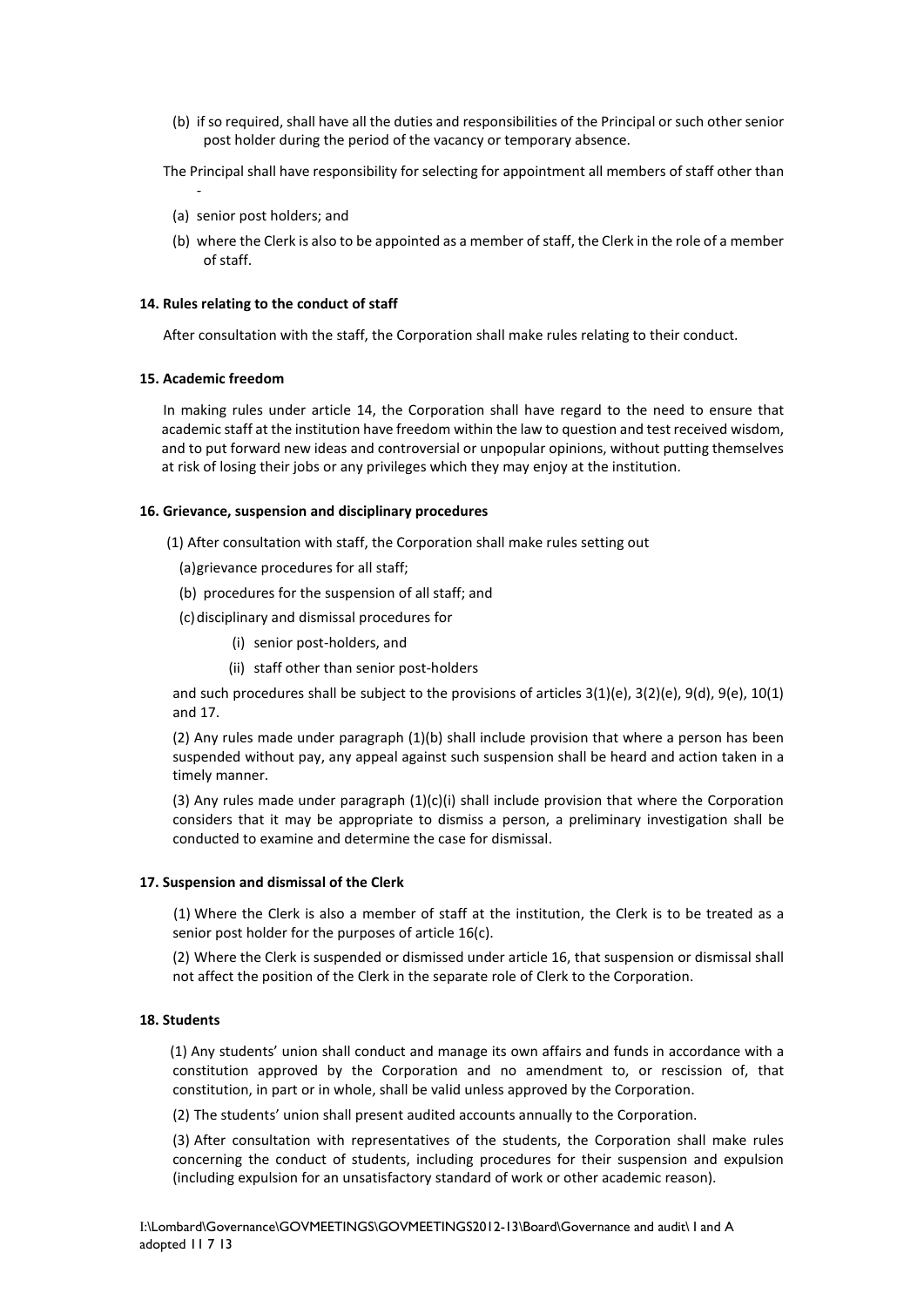#### **19. Financial matters**

**18.** The Corporation shall set the policy by which the tuition and other fees payable to it are determined, subject to any terms and conditions attached to grants, loans or other payments paid or made by the CE of Skills Funding.

#### **20. Co-operation with the CE of Skills Funding's auditor**

**19.** The Corporation shall co-operate with any person who has been authorised by the CE of Skills Funding to audit any returns of numbers of students or claims for financial assistance and shall give any such person access to any documents or records held by the Corporation, including computer records.

### **21. Internal audit**

**20.**(1) The Corporation shall, at such times as it considers appropriate, examine and evaluate its systems of internal financial and other control to ensure that they contribute to the proper, economic, efficient and effective use of the Corporation's resources.

(2) The Corporation may arrange for the examination and evaluation mentioned in paragraph (1) to be carried out on its behalf by internal auditors.

(3) The Corporation shall not appoint persons as internal auditors to carry out the activities referred to in paragraph (1) if those persons are already appointed as external auditors under article 22.

#### **22. Accounts and audit of accounts**

**21.** (1) The Corporation shall

(a)keep proper accounts and proper records in relation to the accounts; and

- (b) prepare a statement of accounts for each financial year of the Corporation.
- (2) The statement shall—
- (a)give a true and fair account of the state of the Corporation's affairs at the end of the financial year and of its income and expenditure in the financial year; and
- (b) comply with any directions given by the LSC as to the information to be contained in it, the manner in which the information is to be presented, the methods and principles according to which it is to be prepared and the time and manner of publication.

(3) The accounts and the statement of accounts shall be audited by external auditors appointed by the Corporation in respect of each financial year.

(4) The Corporation shall not appoint persons as external auditors in respect of any financial year if those persons are already appointed as internal auditors under article 21.

(5) Auditors shall be appointed and audit work conducted in accordance with any requirements of the CE of Skills Funding.

(6) The "financial year" means the first financial year and, except as provided for in paragraph (8), each successive period of twelve months.

(7) The "first financial year" means the period from the date the Corporation was established up to the second 31st July following that date, or up to some other date which has been chosen by the Corporation with the CE of Skills Funding's approval.

(8) If the Corporation is dissolved—

(a) the last financial year shall end on the date of dissolution; and

(b)the Corporation may decide, with the CE of Skills Funding's approval, that what would otherwise be the last two financial years, shall be a single financial year for the purpose of this article.